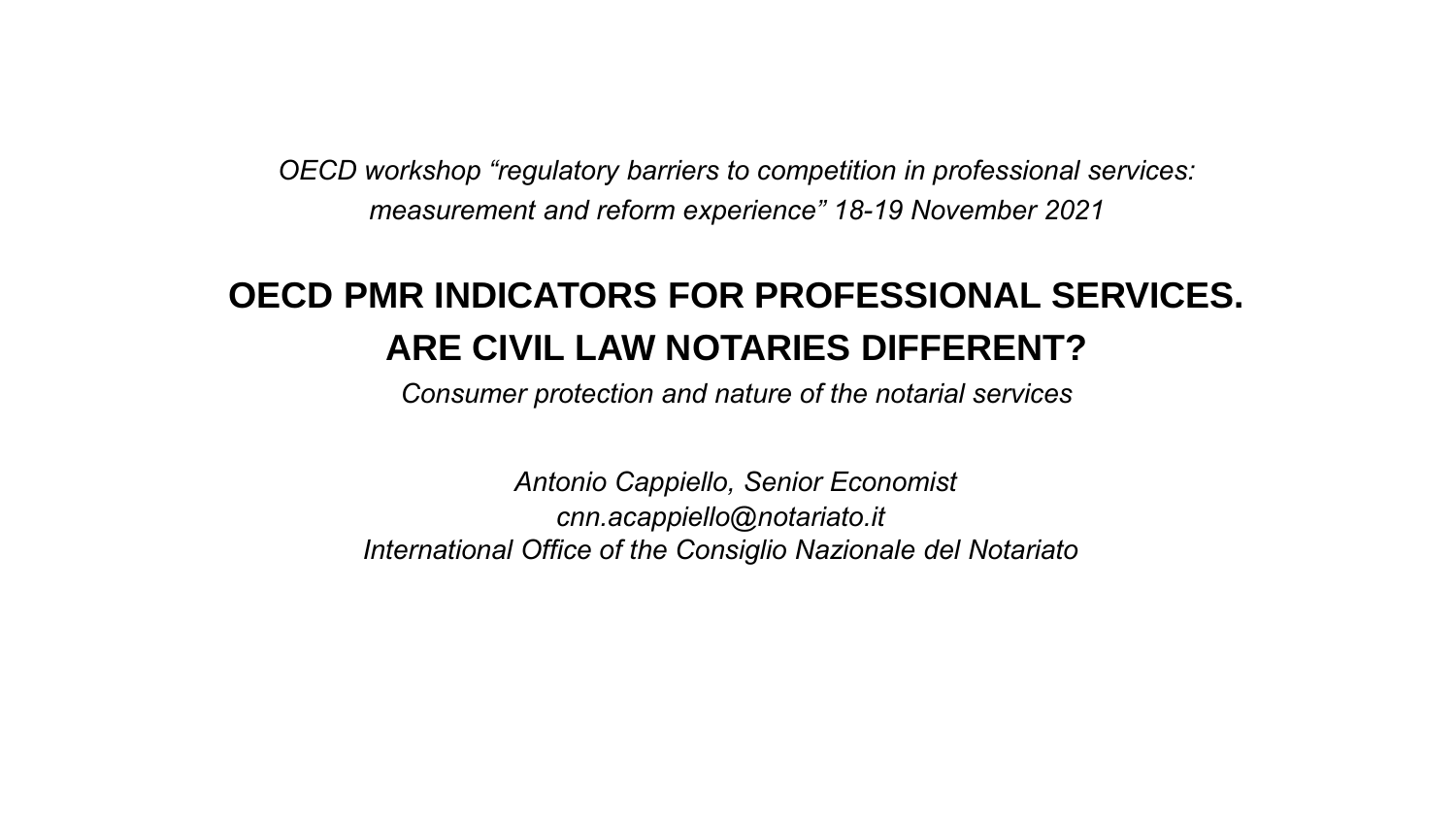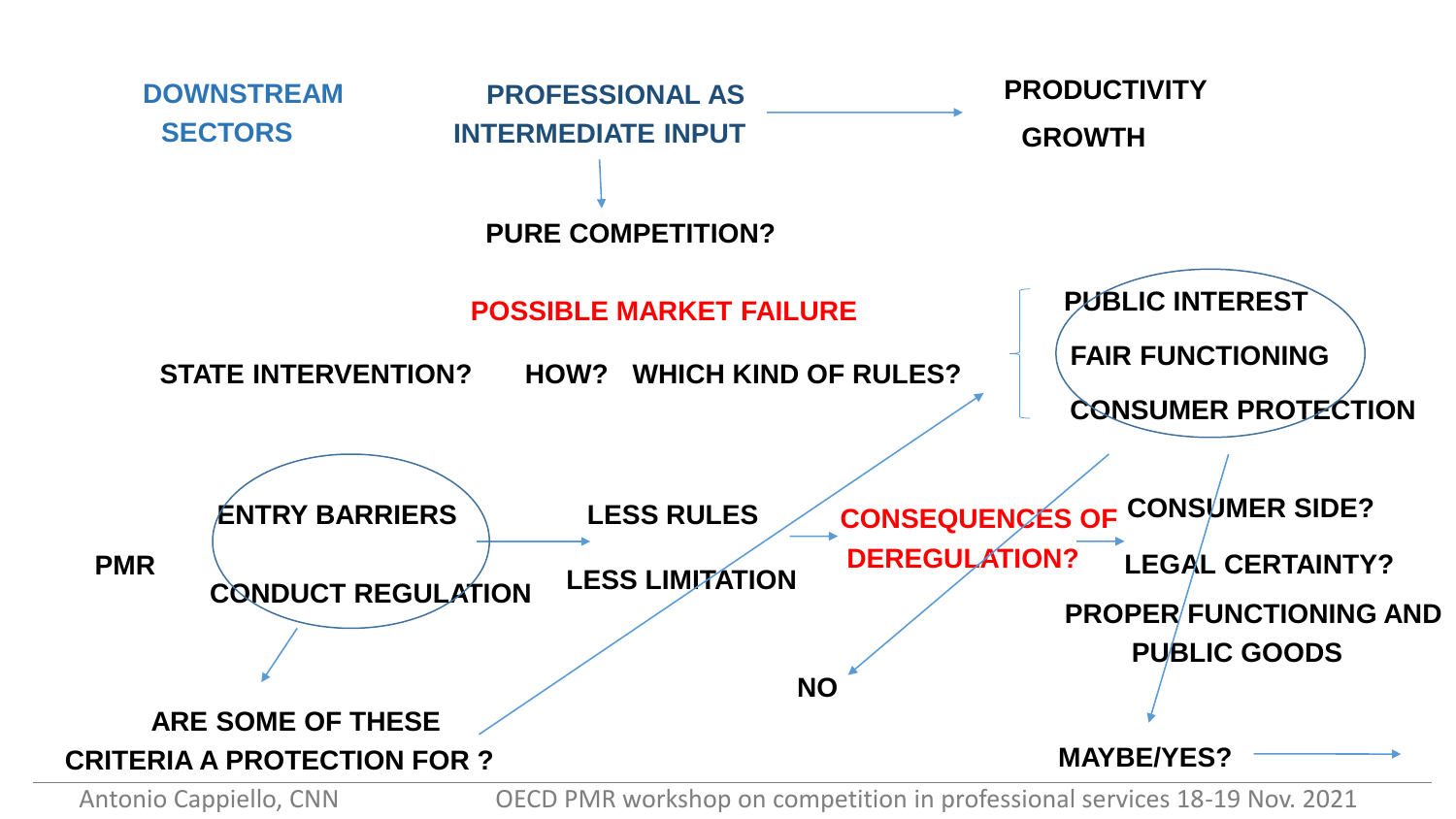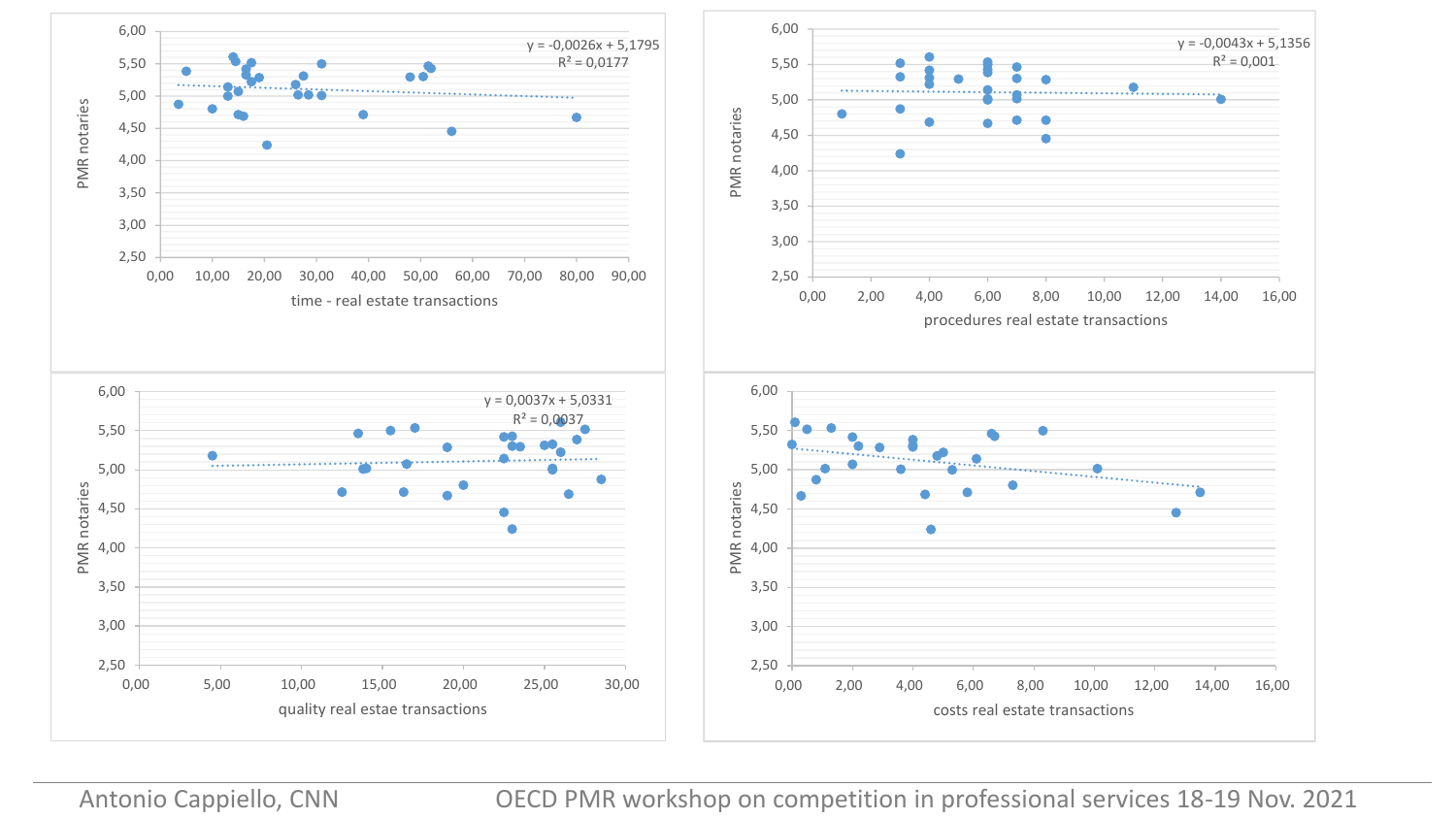

Compliance AML >>>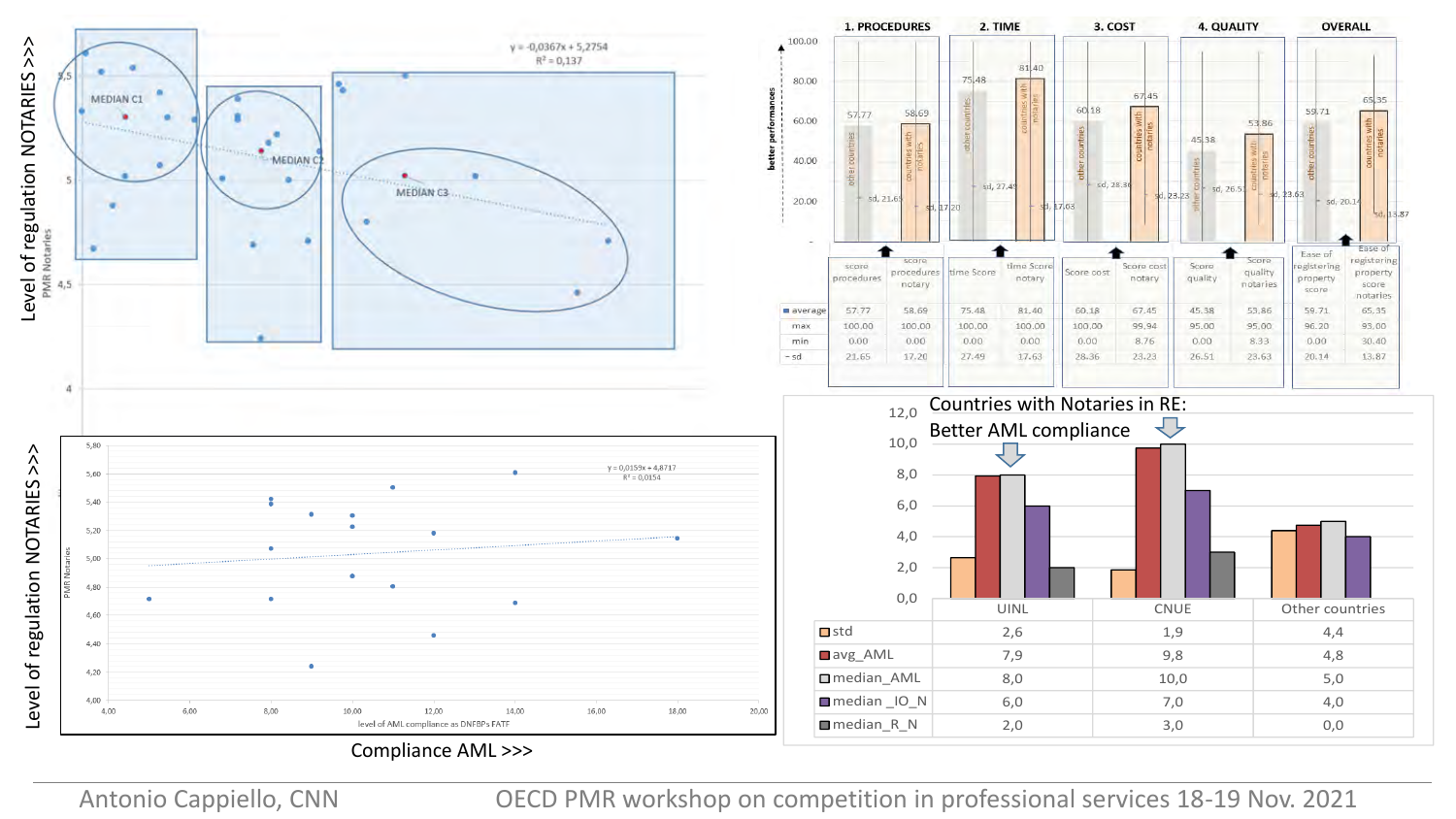**what role for professional bodies?** 

### **OECD report → PMR indicator**

**From the OECD report 2014**: " *To ease administrative burdens and facilitate entry in network and services sectors, countries could for instance ….abolish chamber membership requirements and reduce the number of exclusive rights of professions ..in particular in the legal (including notaries) and accounting professions"* 1







#### **Statements from the FATF/RBA Guidance for Professionals (including NOTARIES)** 2

*Need of "Procedures that ensure the system for licensing lawyers/notaries prevents criminal from becoming lawyers/notaries"*

*"it is each country responsibility to ensure there is an adequate national framework in place in relation to regulation and supervision of legal professionals (notaries included)"*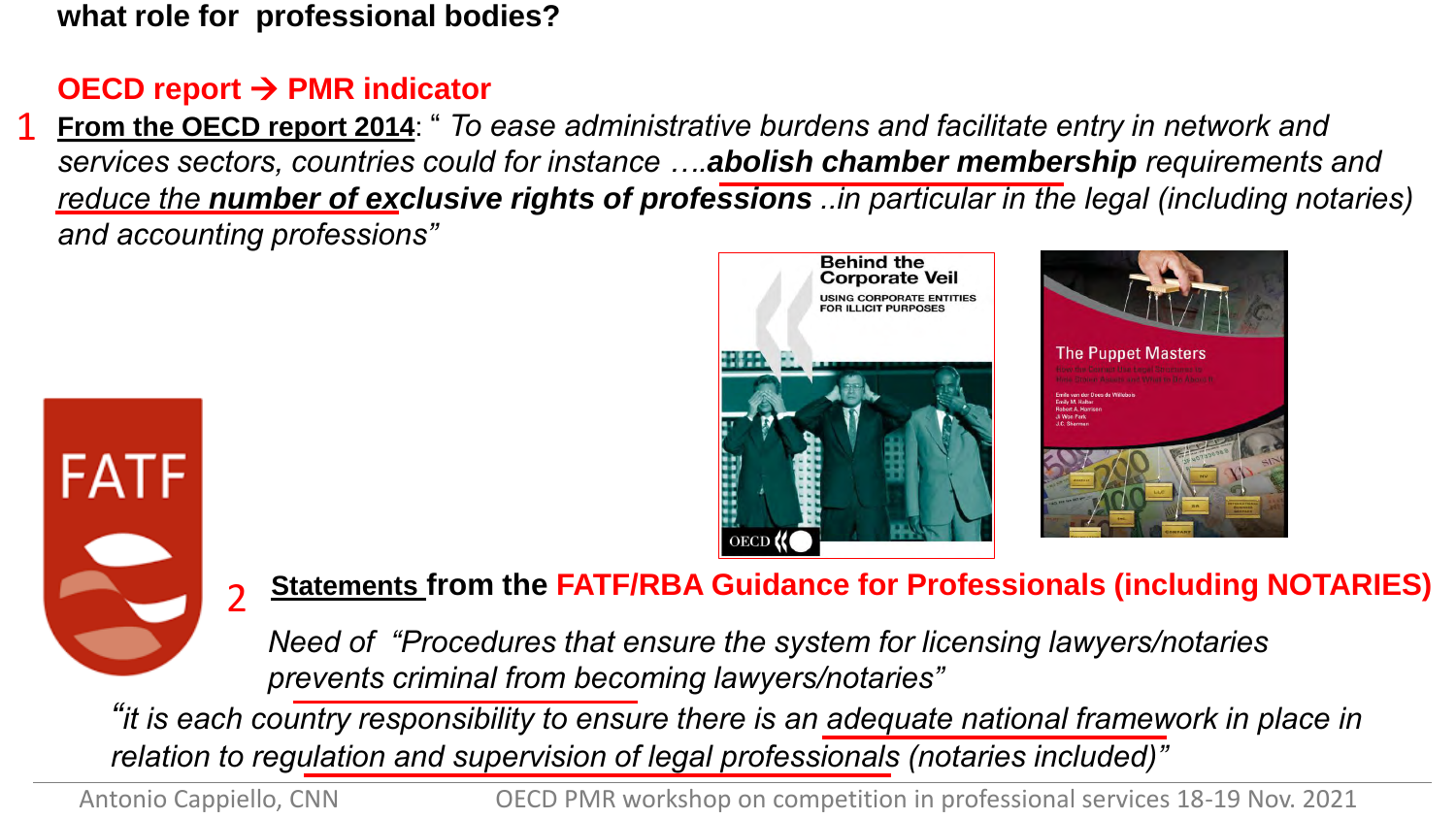